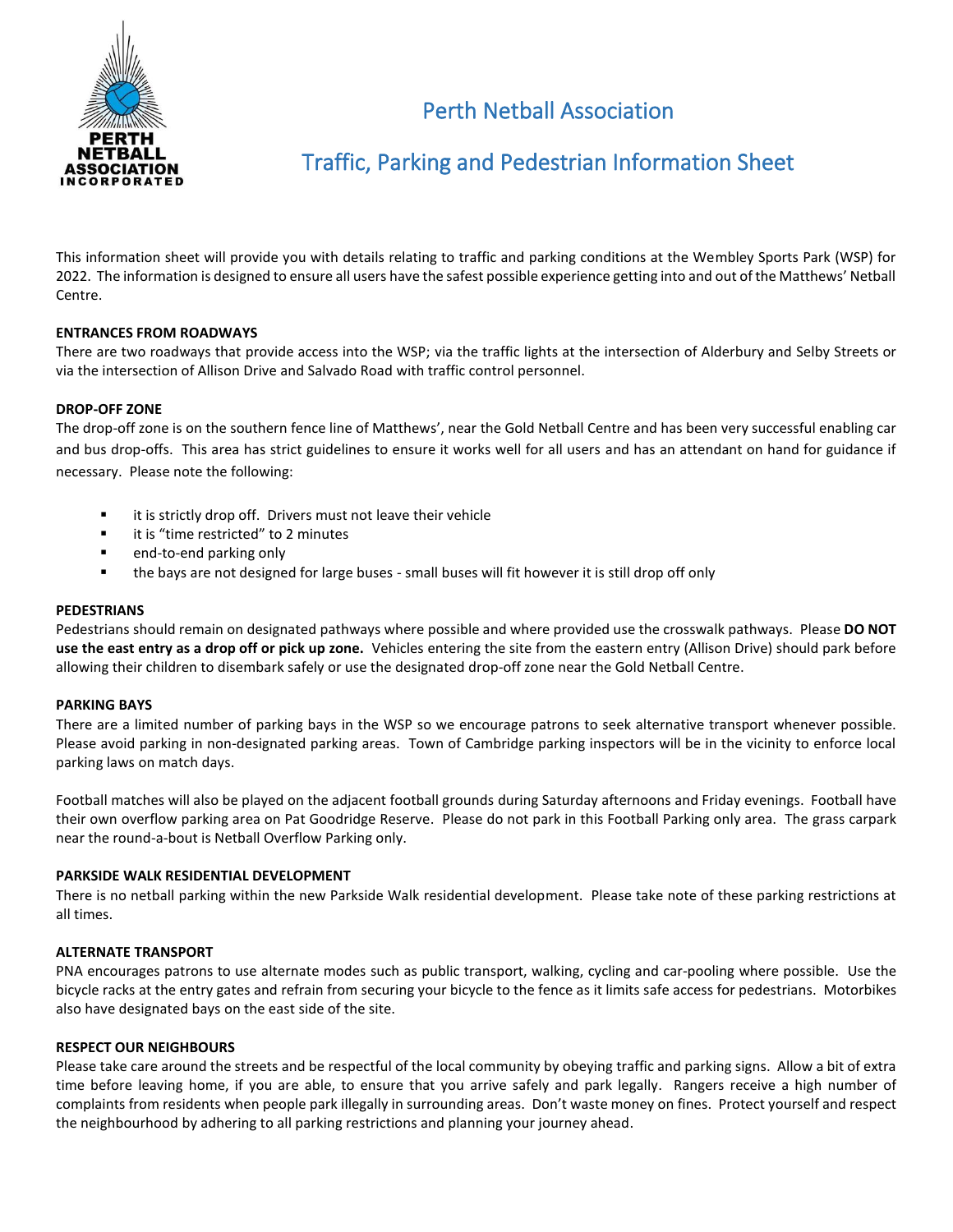

### **Wembley Sports Park Precinct Parking Map**





**Wembley Sports Park Precinct Parking Map** 



Available parking area No parking restrictions Some parking restrictions

No parking<br>No parking Town of Cambridge Boundary